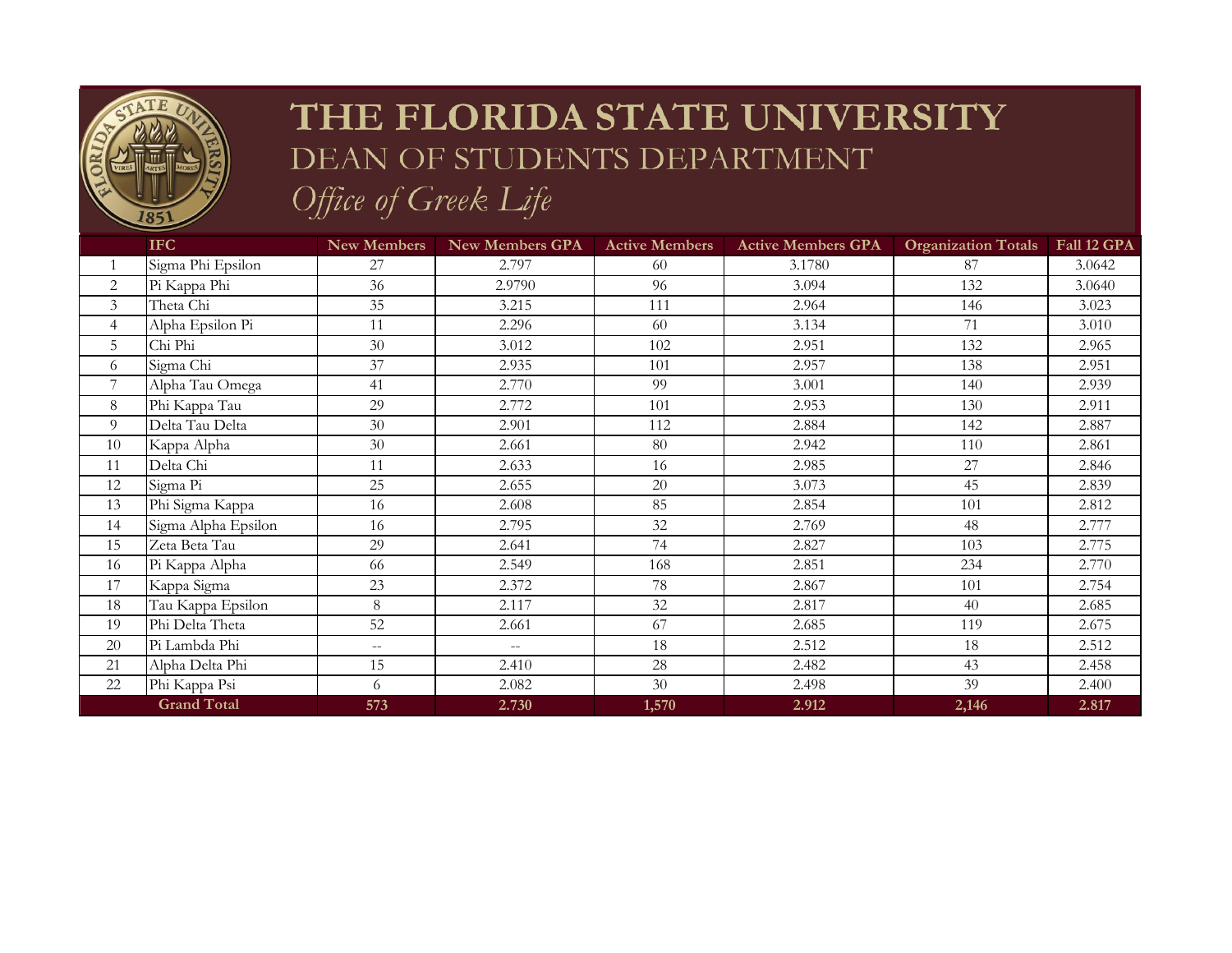| <b>MGC</b> |                       | <b>New Members</b>       | <b>New Members GPA</b>                                | <b>Active Members</b> | <b>Active Members GPA</b> | <b>Organization Totals</b> | Fall 12 GPA |
|------------|-----------------------|--------------------------|-------------------------------------------------------|-----------------------|---------------------------|----------------------------|-------------|
|            | Omega Phi Beta        |                          | 2.75                                                  |                       | 3.377                     |                            | 3.242       |
| 2          | Sigma Iota Alpha      |                          | 2.792                                                 | 10                    | 3.265                     | 12                         | 3.185       |
| 3          | Phi Iota Alpha        |                          | 2.793                                                 |                       | 2.948                     |                            | 2.889       |
| 4          | alpha Kappa Delta Phi |                          | 2.573                                                 | 14                    | 2.908                     | 19                         | 2.813       |
| 5          | Kappa Delta Chi       | $- -$                    | $\hspace{0.05cm} - \hspace{0.05cm} - \hspace{0.05cm}$ | 13                    | 2.743                     |                            | 2.743       |
| $\circ$    | Sigma Beta Rho        |                          | 2.464                                                 |                       | 2.829                     | 12                         | 2.740       |
|            | Theta Nu Xi           |                          | 2.612                                                 |                       | 2.373                     |                            | 2.524       |
| 8          | Lambda Tau Omega      |                          | 2.273                                                 |                       | 2.635                     |                            | 2.462       |
| $\Omega$   | Lambda Theta Alpha    | $- -$                    | $\overline{\phantom{m}}$                              |                       | 2.414                     |                            | 2.414       |
| 10         | Lambda Theta Phi      |                          | 2.583                                                 |                       | 2.331                     | 14                         | 2.394       |
| 11         | Sigma Lambda Beta     | $\overline{\phantom{m}}$ | $\overline{\phantom{m}}$                              |                       | 2.176                     | 8                          | 2.176       |
|            | <b>Grand Total</b>    | 31                       | 2.619                                                 | 96                    | 2.746                     | 127                        | 2.715       |

| <b>NPHC</b> |                    | New Members | New Members GPA          | <b>Active Members</b> | <b>Active Members GPA</b> | <b>Organization Totals</b> | Fall 12 GPA |
|-------------|--------------------|-------------|--------------------------|-----------------------|---------------------------|----------------------------|-------------|
|             | Alpha Kappa Alpha  | $- -$       | $- -$                    |                       | 3.307                     |                            | 3.307       |
|             | Sigma Gamma Rho    |             | 1.96                     |                       | 3.399                     |                            | 3.058       |
|             | Zeta Phi Beta      |             | 2.524                    |                       | 3.029                     |                            | 2.894       |
|             | Kappa Alpha Psi    | $- -$       | $\overline{\phantom{m}}$ |                       | 2.843                     |                            | 2.843       |
|             | Alpha Phi Alpha    | $- -$       | $- -$                    |                       | 2.644                     |                            | 2.644       |
|             | Iota Phi Theta     |             | $- -$                    |                       | 2.500                     |                            | 2.500       |
|             | Phi Beta Sigma     | $- -$       | $-$                      |                       | 2.487                     |                            | 2.487       |
|             | <b>Grand Total</b> |             | 2.217                    | -61                   | 2.861                     | 68                         | 2.808       |